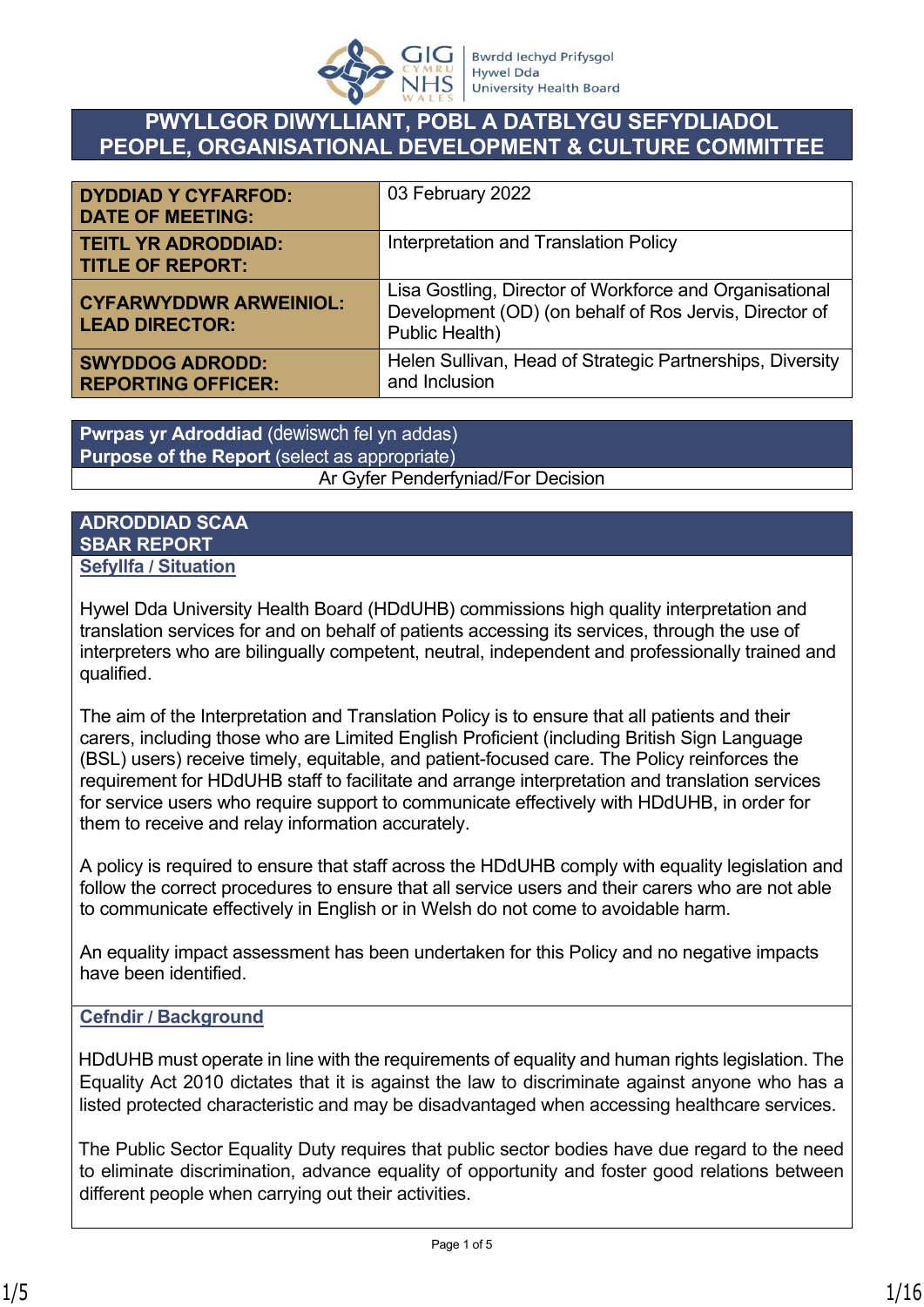These requirements include provision of communication support for those who are unable to communicate effectively in English or Welsh. To do this, health boards must provide access to accredited and approved interpretation and translation services.

HDdUHB has a contract with the following organisations to provide these services:

- Wales Interpretation and Translation Services.
- Language Line.
- Approved British Sign Language interpretation services.

#### **Asesiad / Assessment**

Demand for interpretation and translation services continues to rise each year, which highlights a growing cultural diversity within our population and recent experiences of supporting minority ethnic communities to access COVID-19 vaccinations has seen a requirement for information to be translated into 17 different community languages.

Increasing requests for interpretation and translation has financial implications for HDdUHB in terms of the cost of commissioning interpretation and translation services. However, the risk of miscommunication and misinterpretation between HDdUHB and its service users poses a bigger risk. Without appropriate communication services, users risk poorer health outcomes and further deterioration in health and wellbeing. In the worse-case scenario, the consequences of not being able to communicate effectively in one's preferred language could lead to serious health implications and repercussions for both the service user and HDdUHB. For example, this could lead to legal action being taken against HDdUHB for failing to meet the requirements of equality legislation and failing to ensure that healthcare information has been communicated effectively with service users and their carers.

Individual teams and departments are responsible for arranging appropriate interpretation and translation to meet the needs of service users accessing their services. Staff must make every effort to identify and record the language needs of individuals at the earliest opportunity prior to healthcare appointments and proceed to follow the procedures outlined within this policy. The cost for interpretation and translation services is currently charged to the department who requests the service, therefore, managers are required to be mindful of this when planning and managing their annual budgets.

The Policy offers guidance to staff who need to arrange interpretation and translation services. It outlines the procedures on how to determine what type of interpretation service is needed (e.g. telephone, online or face-to-face) for different healthcare situations. The Policy promotes the principles of prudent healthcare and also emphasises the correct procedures to follow for specific situations. For example, the Policy provides guidance on using staff, family members and carers during emergency and short notice situations. It also provides information on situations where staff must never use family members or carers to act as interpreters, for example, where there are suspected safeguarding issues or if the person being asked to interpret is a child.

HDdUHB is aware of a growing number of concerns which have been raised by service users where no interpretation or translation services have been arranged to support service users attending appointments across HDdUHB. Some of these concerns have been raised via the Community Development Outreach Team who have been engaging with service users from Black, Asian and Minority Ethnic backgrounds. Concerns have also been raised about the lack of a consistent approach to arranging interpretation and translation support within Primary Care Services for migrants, refugees and asylum seekers who have recently moved into the area when registering with Primary Care Services. This Policy seeks to resolve these issues and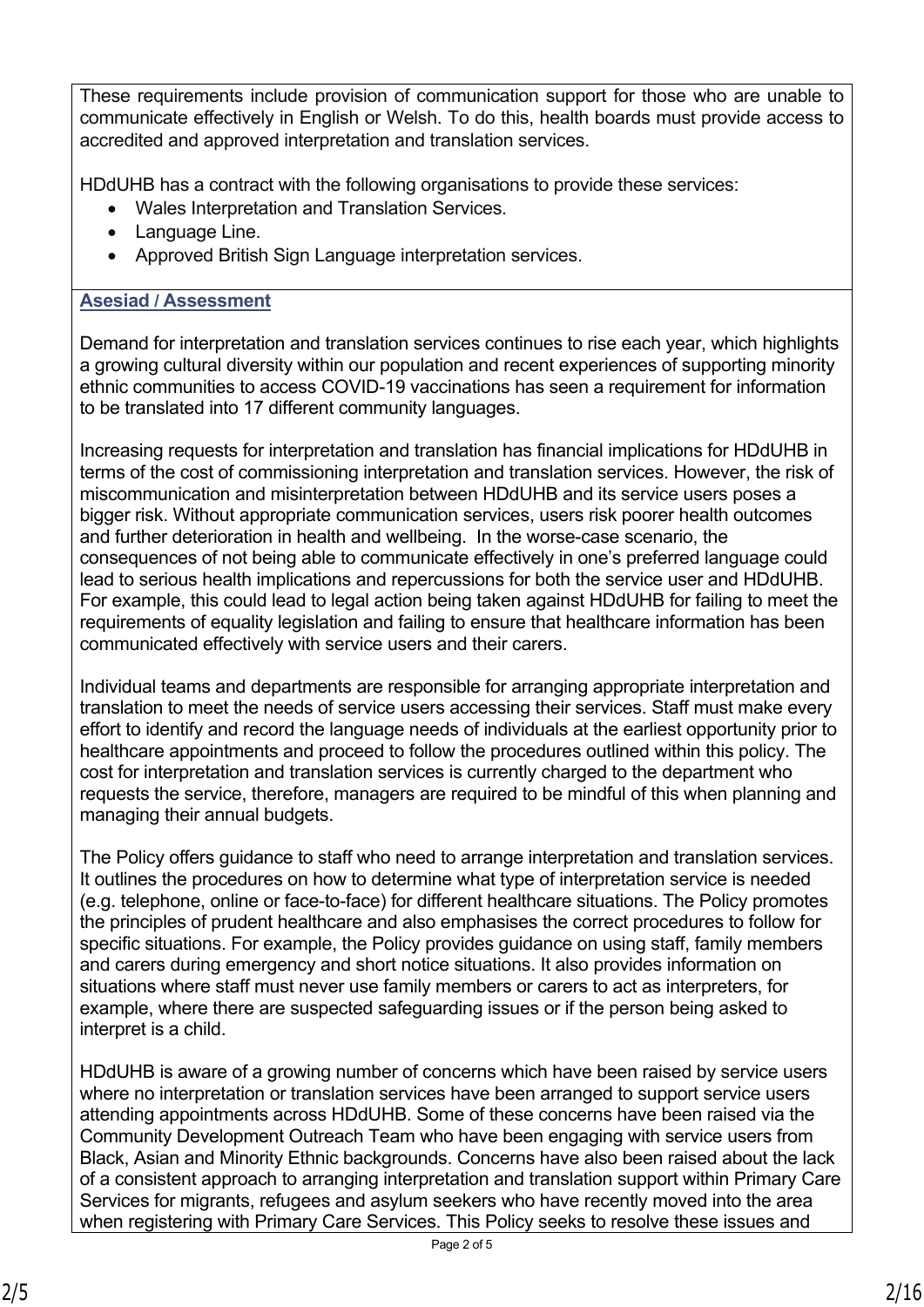offer a more consistent and robust approach to arranging interpretation and translation services across all service areas.

#### **Next Steps**

The Strategic Partnerships, Diversity and Inclusion Team have produced guidelines on accessing interpretation and translation services, which are available to staff via the intranet. This Policy will strengthen and reinforce the available guidance. The Strategic Partnerships, Diversity and Inclusion Team will assist in the promotion of the Policy and will support the development of further guidance and advice when required.

#### **Argymhelliad / Recommendation**

The People, Organisational Development & Culture Committee is requested to approve the Interpretation and Translation Policy.

| Amcanion: (rhaid cwblhau)<br><b>Objectives: (must be completed)</b> |                                                                      |
|---------------------------------------------------------------------|----------------------------------------------------------------------|
| <b>Committee ToR Reference:</b>                                     | 3.17<br>workforce<br>and<br>organisational<br>Approve                |
| Cyfeirnod Cylch Gorchwyl y Pwyllgor:                                | development policies and plans within the scope<br>of the Committee. |
| Cyfeirnod Cofrestr Risg Datix a Sgôr                                | Not applicable                                                       |
| Cyfredol:                                                           |                                                                      |
| Datix Risk Register Reference and                                   |                                                                      |
| Score:                                                              |                                                                      |
| Safon(au) Gofal ac lechyd:                                          | All Health & Care Standards Apply                                    |
| Health and Care Standard(s):                                        |                                                                      |
|                                                                     |                                                                      |
|                                                                     |                                                                      |
| <b>Amcanion Strategol y BIP:</b>                                    | All Strategic Objectives are applicable                              |
| <b>UHB Strategic Objectives:</b>                                    |                                                                      |
|                                                                     |                                                                      |
|                                                                     |                                                                      |
| <b>Amcanion Llesiant BIP:</b>                                       | 4. Improve Population Health through prevention and                  |
| <b>UHB Well-being Objectives:</b>                                   | early intervention, supporting people to live happy and              |
| <b>Hyperlink to HDdUHB Well-being</b>                               | healthy lives                                                        |
| <b>Objectives Annual Report</b>                                     | 6. Contribute to global well-being through developing                |
|                                                                     | international networks and sharing of expertise                      |
|                                                                     | 8. Transform our communities through collaboration with              |
|                                                                     | people, communities and partners                                     |
|                                                                     |                                                                      |

| <b>Gwybodaeth Ychwanegol:</b><br><b>Further Information:</b> |                                                  |
|--------------------------------------------------------------|--------------------------------------------------|
| Ar sail tystiolaeth:                                         | • Public Sector Equality Duty                    |
| <b>Evidence Base:</b>                                        | • Equality Act 2010                              |
|                                                              | • Human Rights Act 1998                          |
|                                                              | • Socio-economic Duty (Wales)                    |
|                                                              | Wellbeing of Future Generations (Wales) Act 2015 |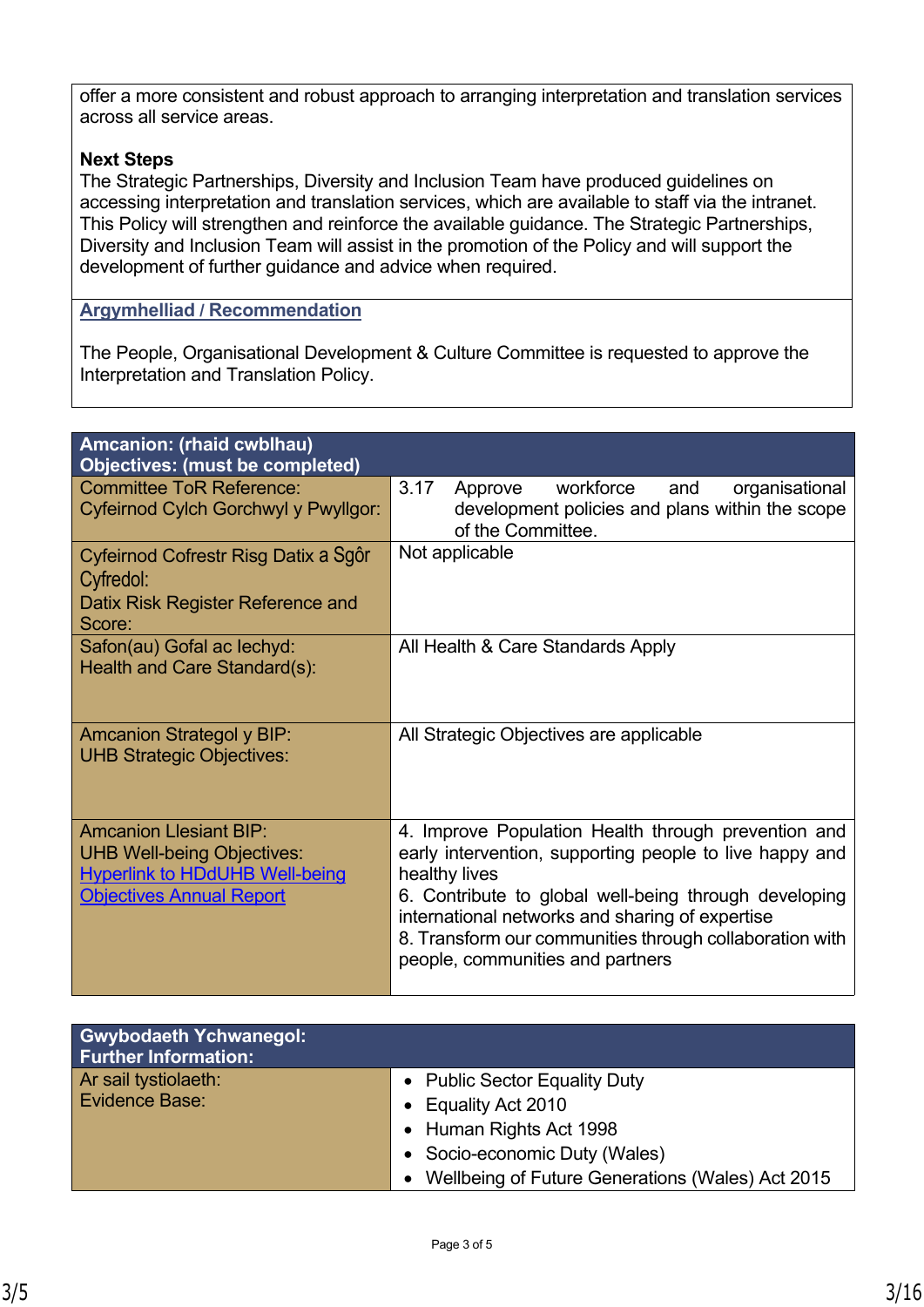|                                      | • The Public Sector Bodies (Websites and Mobile<br>Applications) (No.2) Accessibility Regulations 2018 |
|--------------------------------------|--------------------------------------------------------------------------------------------------------|
| <b>Rhestr Termau:</b>                | Included within the Interpretation and Translation Policy                                              |
| <b>Glossary of Terms:</b>            |                                                                                                        |
| Partïon / Pwyllgorau â ymgynhorwyd   | ENFYS LGBTQ (Lesbian, Gay, Bisexual, Transgender,                                                      |
| ymlaen llaw y Pwyllgor Diwylliant,   | Queer or Quesioning) + Staff Network                                                                   |
| Pobl a Datblygu Sefydliadol:         | <b>Black, Asian and Minority Ethnic Staff Network</b>                                                  |
| Parties / Committees consulted prior |                                                                                                        |
| to People, Organisational            |                                                                                                        |
| Development & Culture Committee:     |                                                                                                        |

| Effaith: (rhaid cwblhau)<br>Impact: (must be completed)           |                                                                                                                                                                                                                                                                                                                                                   |
|-------------------------------------------------------------------|---------------------------------------------------------------------------------------------------------------------------------------------------------------------------------------------------------------------------------------------------------------------------------------------------------------------------------------------------|
| <b>Ariannol / Gwerth am Arian:</b><br><b>Financial / Service:</b> | There will be a financial implication linked to the cost of<br>accessing interpretation and translation services.<br>HDdUHB cannot accurately predict future expenditure<br>as this depends on the health needs of individuals who<br>require these services.                                                                                     |
| <b>Ansawdd / Gofal Claf:</b><br><b>Quality / Patient Care:</b>    | The practice of using family or staff as interpreters is<br>discouraged as it can lead to: poorer health outcomes<br>for the patient; the patient/carers understanding may be<br>compromised; and any decision making based on<br>informal, untrained interpreters could impact<br>detrimentally on the ongoing or future care of the<br>patient. |
|                                                                   | A detrimental outcome could expose HDdUHB to<br>litigation. The use of interpreters accessed through a<br>professional interpretation service provides protection<br>for both the patient and HDdUHB.<br>The Policy aims to eliminate all forms of discrimination                                                                                 |
|                                                                   | and promotes equality and inclusivity, thus improving<br>quality and patient care.                                                                                                                                                                                                                                                                |
| <b>Gweithlu:</b><br><b>Workforce:</b>                             | This Policy will help to improve communication<br>between staff and service users leading to more<br>positive outcomes for all.                                                                                                                                                                                                                   |
| Risg:<br><b>Risk:</b>                                             | Discrimination towards service users can have a<br>serious impact upon an individual's health and<br>wellbeing and can result in poor outcomes of care. This<br>Policy aims to reduce discrimination and promotes fair<br>and equitable access to services for all who access<br>them.                                                            |
| <b>Cyfreithiol:</b><br>Legal:                                     | HDdUHB could face legal action if found to be acting in<br>a discriminatory way towards service users. This Policy<br>will mitigate these risks and provide assurance that<br>procedures are in place to address the communication<br>needs of service users.                                                                                     |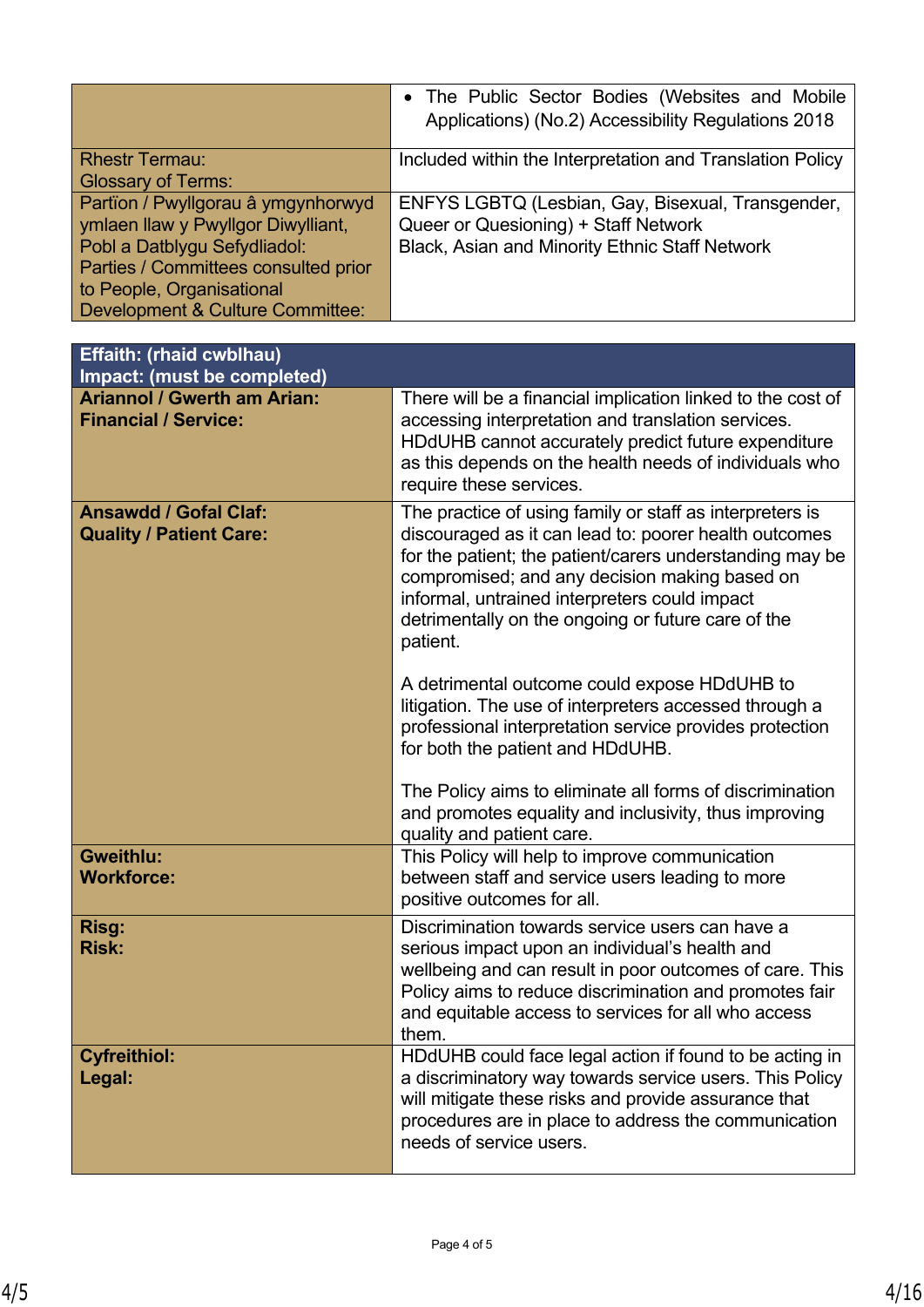| <b>Enw Da:</b><br><b>Reputational:</b>  | Incidents of discrimination are often reported in local<br>and national press and can cause reputational damage<br>to HDdUHB. The Interpretation and Translation Policy<br>has been designed in order to reduce the likelihood of<br>reputational damage by prescribing fair and equitable<br>treatment of service users and any communicational<br>requirements.                                                                                                                                                                                                                                |
|-----------------------------------------|--------------------------------------------------------------------------------------------------------------------------------------------------------------------------------------------------------------------------------------------------------------------------------------------------------------------------------------------------------------------------------------------------------------------------------------------------------------------------------------------------------------------------------------------------------------------------------------------------|
| <b>Gyfrinachedd:</b><br><b>Privacy:</b> | Approved and accredited interpreters and translators<br>are bound by data protection, confidentiality and<br>information governance regulations and public liability<br>insurance is in place.                                                                                                                                                                                                                                                                                                                                                                                                   |
|                                         | In emergency situations where it may be necessary to<br>use staff or adult family members to help communicate<br>basic information about care or personal history, staff<br>will need to make a judgement call based on the risk of<br>harm to the individual whether or not to continue. Staff<br>should be mindful of data protection and patient<br>confidentiality under these circumstances and they<br>should use other staff members or adult family<br>members/carers to interpret clinical information,<br>medical terminology or to facilitate decision making<br>about clinical care. |
|                                         | For situations where staff, adult family members/carers,<br>have been used to assist with interpretation, staff must<br>document any evidence and decisions in the patient's<br>health records.                                                                                                                                                                                                                                                                                                                                                                                                  |
| Cydraddoldeb:<br><b>Equality:</b>       | An equality impact assessment has been undertaken<br>for this Policy and no negative impacts have been<br>identified.                                                                                                                                                                                                                                                                                                                                                                                                                                                                            |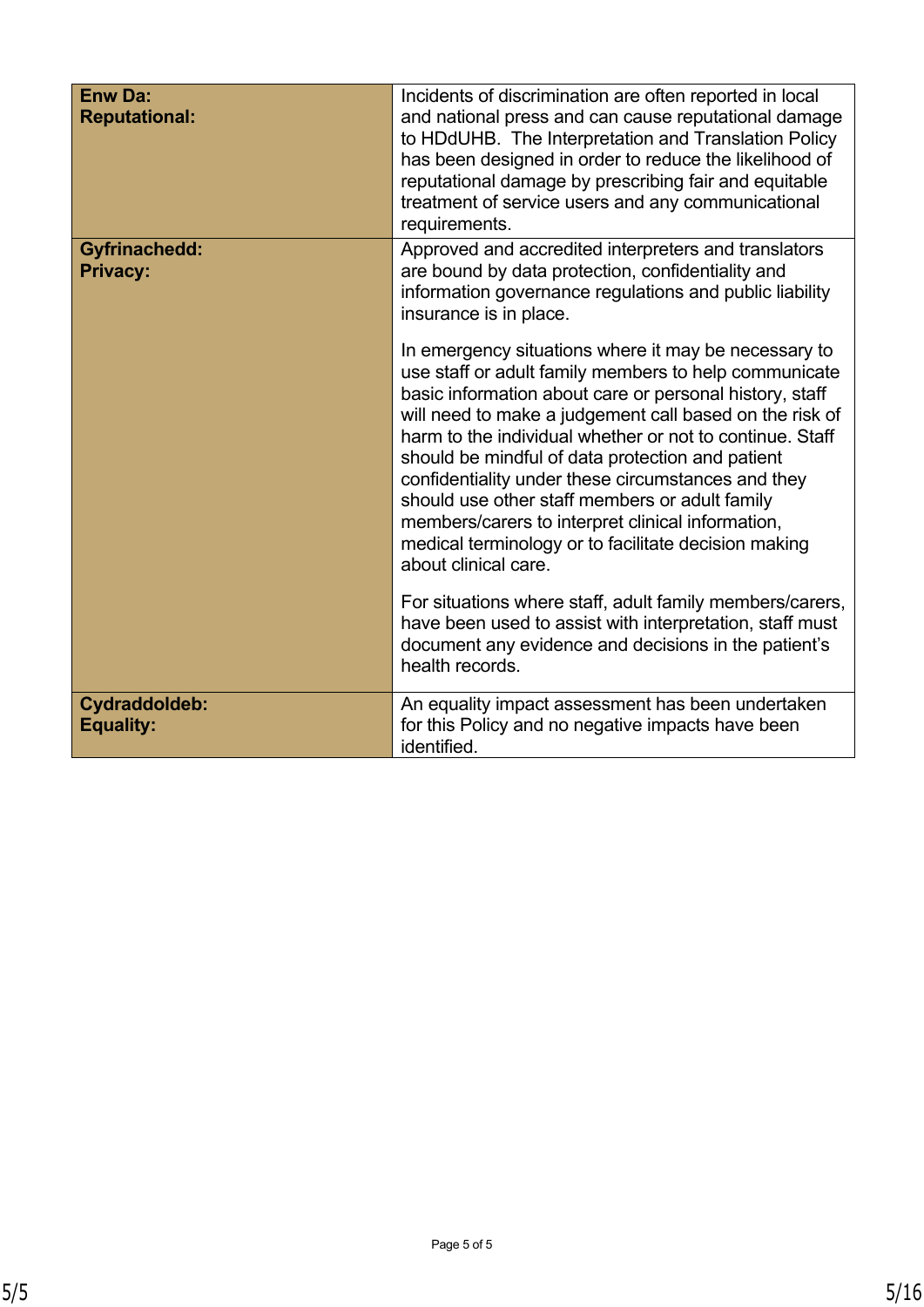

# **Interpretation and Translation Policy**

FOR APPROVAL

| Policy<br>Number:           |      | 863              |              | Supersedes: |  | <b>Classification</b> |                      | Corporate              |
|-----------------------------|------|------------------|--------------|-------------|--|-----------------------|----------------------|------------------------|
| <b>Version</b><br><b>No</b> |      | Date of<br>EqIA: | Approved by: |             |  | Date of<br>Approval:  | Date made<br>Active: | <b>Review</b><br>Date: |
| V4                          | 2021 |                  | <b>PODCC</b> |             |  |                       |                      |                        |

| <b>Brief</b><br>Summary of<br>Document: | Hywel Dda University Health Board (referred to as the HDdUHB within the body<br>of the Policy) is committed to ensuring that all patients (or their carers if<br>required to do so on behalf of the patient) can make informed choices about<br>their healthcare in a dignified manner. HDdUHB will therefore provide high<br>quality interpretation and translation services for, and on behalf of, patients<br>accessing its services, through the use of interpreters who are bilingually<br>competent, neutral, independent and professionally trained and qualified. The<br>aim of this policy is to ensure that all patients and their carers receive timely,<br>equitable, patient-focused care and do not come to avoidable harm. |
|-----------------------------------------|-------------------------------------------------------------------------------------------------------------------------------------------------------------------------------------------------------------------------------------------------------------------------------------------------------------------------------------------------------------------------------------------------------------------------------------------------------------------------------------------------------------------------------------------------------------------------------------------------------------------------------------------------------------------------------------------------------------------------------------------|
| Scope:                                  | This Policy applies to all HDdUHB staff who care for patients (children and<br>adults) and their carers, or those acting on behalf of the patient who are Limited<br>English Proficient, regardless of the clinical setting.<br>For the purpose of this Policy, the term child refers to an individual up to the<br>age of 18.<br>For the purpose of this Policy, the term carer is defined as someone who<br>provides unpaid help and support to a relative, friend or neighbour who could<br>not manage on their own, due to chronic or life limiting illness, disability, frailty,<br>physical impairment, mental ill health or substance misuse.                                                                                      |
| To be read in<br>conjunction<br>with:   | Hywel Dda UHB Strategic Equality Plan and Objectives<br>133 - Equality and Diversity Policy<br>153 - Equality Impact Assessment Policy and Procedure<br>894 – Putting Things Right PTR Management and Resolution of Concerns<br><b>Policy</b>                                                                                                                                                                                                                                                                                                                                                                                                                                                                                             |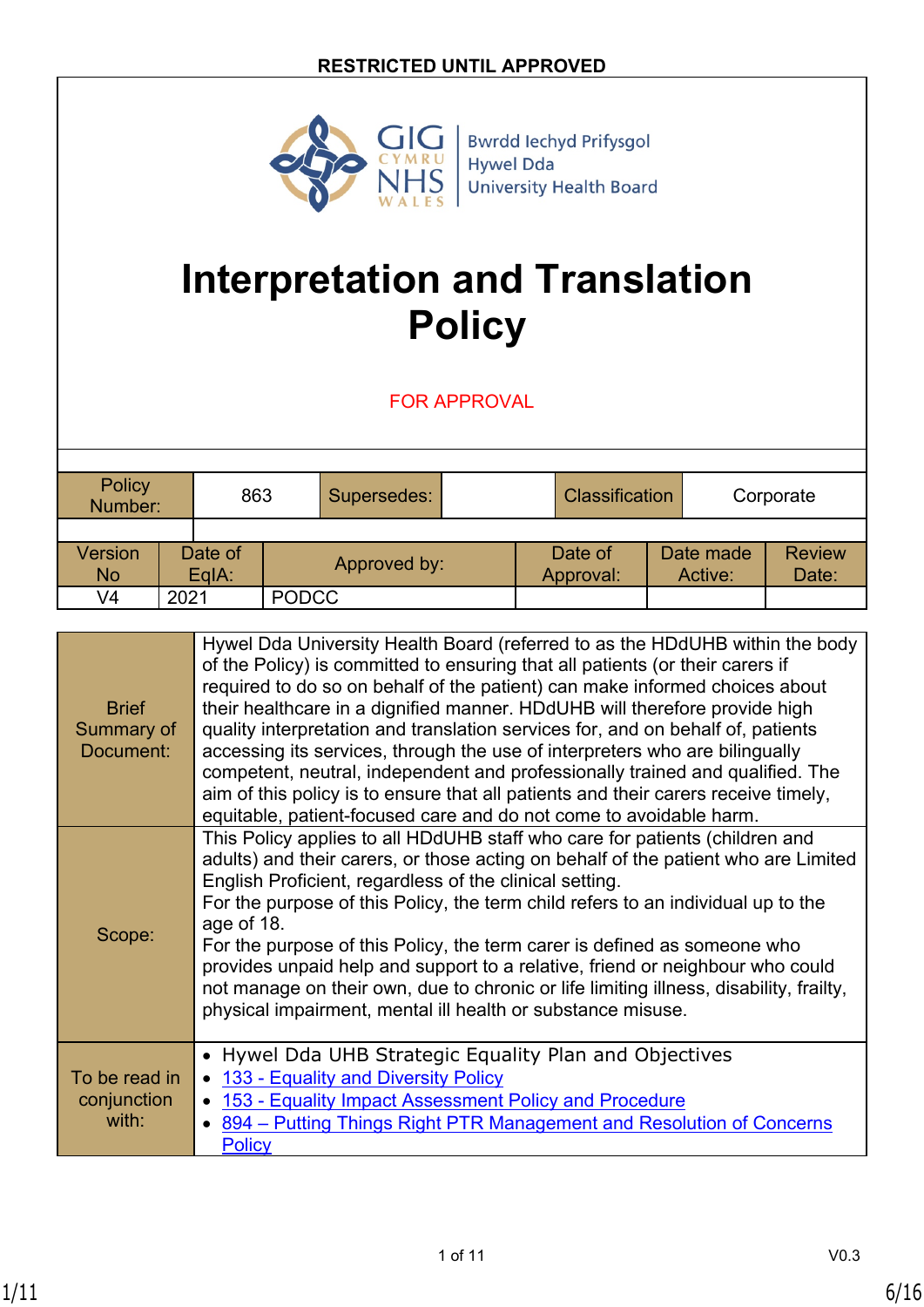• [312 - Chaperone Policy](http://howis.wales.nhs.uk/sitesplus/documents/862/312-ChaperoneProcedure-v2%20FINAL.pdf)

| Owning<br>PODCC - Chair, Professor John Gammon<br>Committee |            |           |                           |  |
|-------------------------------------------------------------|------------|-----------|---------------------------|--|
| <b>Executive</b><br>Director:                               | Ros Jervis | Job Title | Director of Public Health |  |

| Owning<br>Committee | PODCC - Chair, Professor John Gammon |
|---------------------|--------------------------------------|
|---------------------|--------------------------------------|

| Glossary    |                                                                                                                      |
|-------------|----------------------------------------------------------------------------------------------------------------------|
| Approved    | An Interpreter provided by a professional interpretation service commissioned                                        |
| interpreter | by the Health Board.                                                                                                 |
| Interpreter | A person who interprets a spoken or signed (British Sign Language) message                                           |
|             | from one language to another. This can be either face-to-face or by telephone<br>and can include web-based services. |
| Translation | Translation is the transmittal of written text from one language into another,                                       |
|             | including Braille. Translation does not strictly have to be into written text - it                                   |
|             | can also mean translation into audio, CD, or PDF for a website.                                                      |
| Carer       | A person who is responsible for the care and support of older, disabled or ill                                       |
|             | family and friends who are unable to care for themselves.                                                            |
| Limited     | If English is not your primary language and you have difficulty communicating                                        |
| English     | effectively in English                                                                                               |
| Proficient  |                                                                                                                      |

|  | Keywords   Interpretation, translation, British Sign Language, BSL |
|--|--------------------------------------------------------------------|
|--|--------------------------------------------------------------------|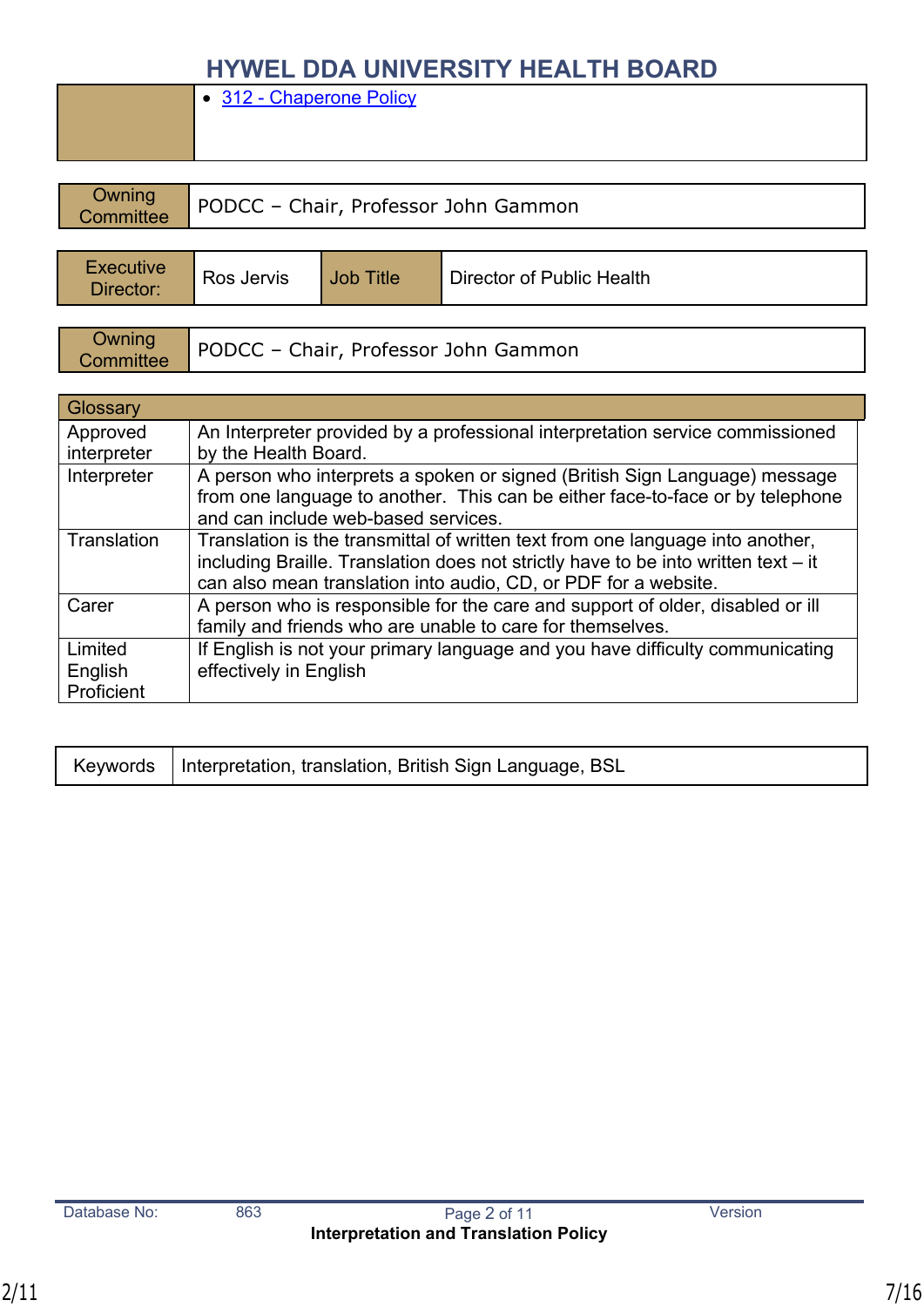| Contents |  |
|----------|--|
|          |  |
|          |  |
|          |  |
|          |  |
|          |  |
|          |  |
|          |  |
|          |  |

#### <span id="page-7-0"></span>**1. Introduction**

Equality and Fairness is at the heart of everything that we do. This means doing our best to ensure that service users are able to understand healthcare information presented to them. This applies to information presented in written form, for example, patient leaflets, letters, and key communications. It also applies to information presented verbally, for example, during clinical consultations.

The Health Board has a process to ensure that people have easy access across the organisation to accredited interpretation and translation services for Welsh, community languages, Braille and British Sign Language, and that best use is then made of the services provided.

Poor communication can be a patient safety risk and presents a major barrier to accessing health care for people who require communication support due to disability or impairment, or because their first language is not English.

It is the Health Board's position that only under exceptional circumstances can family members, friends, carers or members of staff be asked to provide interpretation (see 5.4). The Health Board commissions independent interpretation and translation services for the patient at no charge to the individual.

The Health Board is committed to ensuring that all patients make informed choices about their healthcare in a dignified manner. The Health Board will provide high quality interpretation and translation services for service users accessing its services through the use of interpreters who are bilingually competent, neutral, independent and professionally trained and qualified. The Health Board commissions face-to-face, telephone and online interpretation and translation services.

Any communication requirements should be documented as part of the patient referral process. It is essential that the individual communication needs of our service users are met in order to enhance the patient experience and for the organisation to comply with Welsh language legislation, equality legislation, the All Wales Standards for Accessible Communication and Information for People with Sensory Loss and other statutory requirements.

## <span id="page-7-1"></span>**2. Scope**

This policy applies to all Hywel Dda University Health Board staff who care for patients (children and adults) and their carers, or those acting on behalf of the patient who is Limited English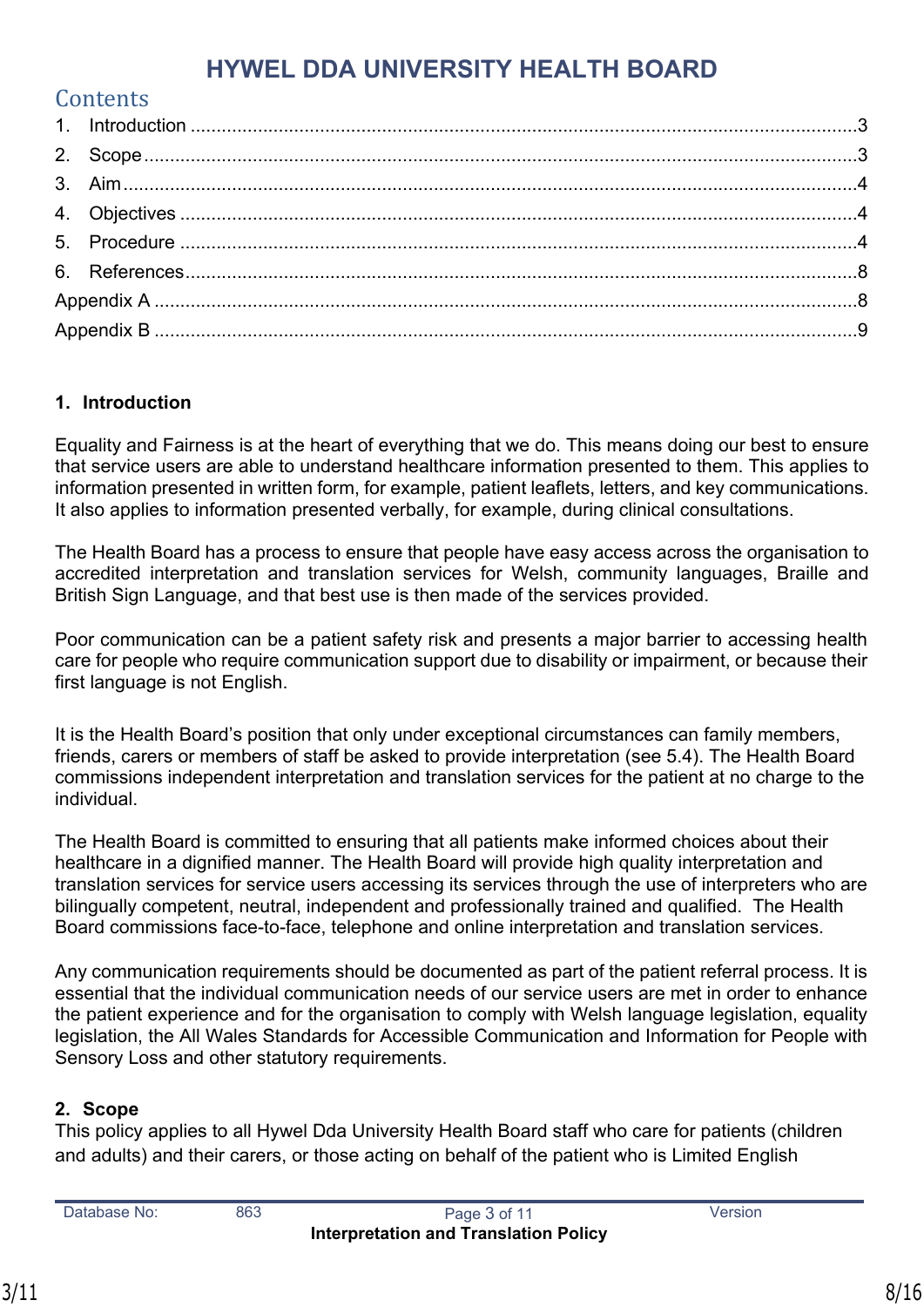Proficient, this also includes those who use British Sign Language, regardless of the clinical setting.

## <span id="page-8-0"></span>**3. Aim**

The aim of this document is to ensure that all patients and their carers who are require communication support receive timely, equitable, patient-focused care and do not come to avoidable harm.

## <span id="page-8-1"></span>**4. Objectives**

The aim will be achieved by:

- Identifying whether an interpreter is required to support communication, or whether translation is required for written documentation;
- Indicating on the patient's health care records where there is a need for them and/or their carers to have communication support such as having an interpreter present or using telephone/online interpretation;
- Organising interpreters via interpretation services commissioned by the Health Board;
- Organising translation services as required.

# <span id="page-8-2"></span>**5. Procedure**

## **5.1 Interpretation Service**

## **When should an Interpreter be used**

When interacting for simple care and comfort situations (for example when taking blood) alternative aids may be used, such as the Hospital Communication Guide, or with the aid of flash cards, symbols or gestures. [Please follow this link to the Hospital Communications book](http://online.anyflip.com/kbnnc/igzw/mobile/index.html)  [\(http://online.anyflip.com/kbnnc/igzw/mobile/index.html\)](http://online.anyflip.com/kbnnc/igzw/mobile/index.html)

An approved interpreter must be used where effective communication is critical to patient care outcomes and patient experience such as, but not limited to:

- Admission/initial assessment:
- History taking and care planning;
- Consent for treatments and research;
- High risk / life threatening situations;
- Pre-operative procedures including patient identification and identification of operation site;
- Mental Health Tribunals;
- If the patient is considered to be a "vulnerable person" this includes, children, individuals with learning difficulties and patients who have been subjected to or potentially at risk of harm, domestic abuse, coercive control and violence;
- Explanation of medication or treatments;
- when providing care to or interacting with a Limited English Speaking patient or their carer.

# **5.2 Methods of interpreting**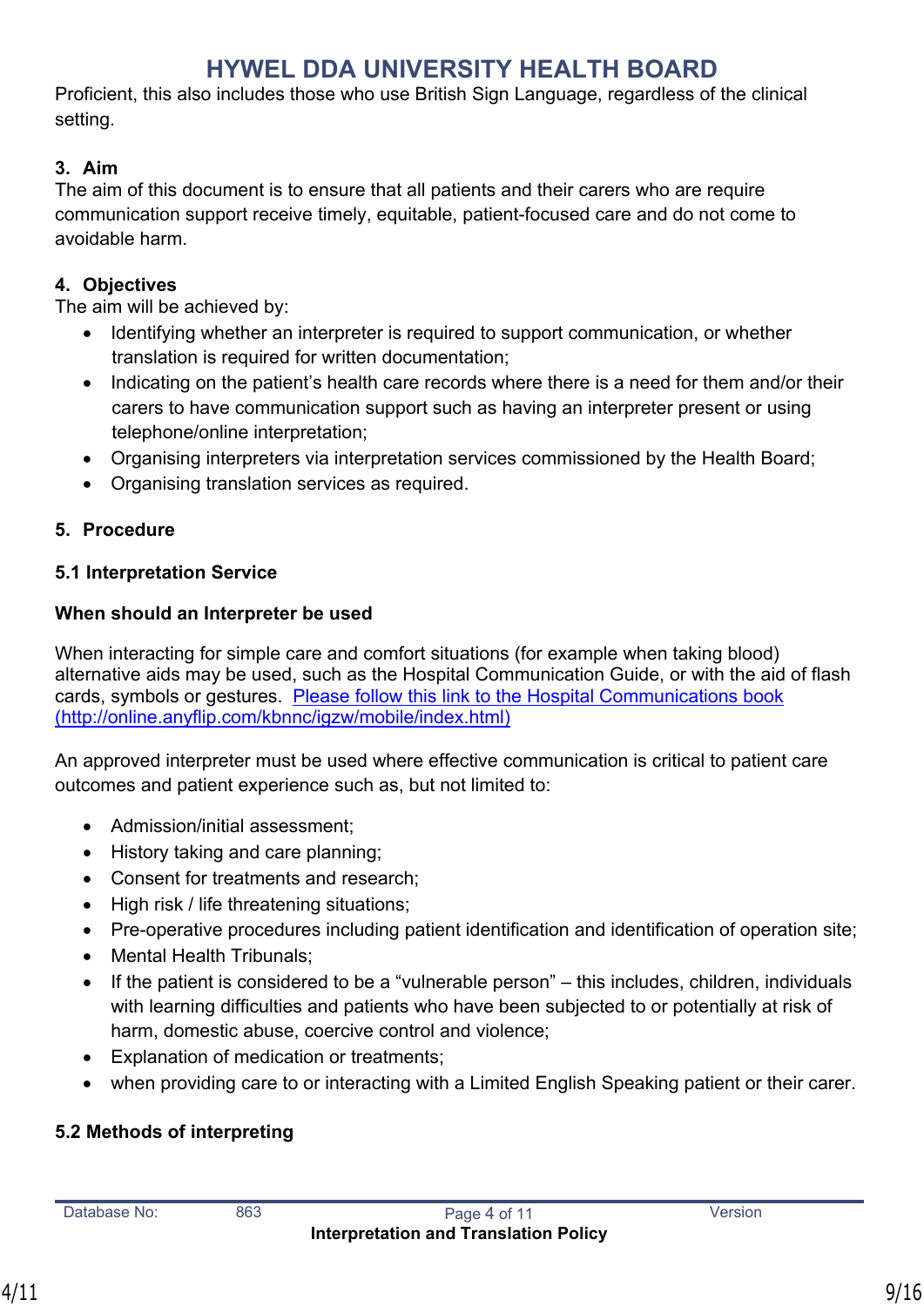Generally, using telephone interpreting should be regarded as the first option except in the following circumstances where face-to-face or video interpretation should be considered:

- Interpreting session lasts more than 30 minutes;
- Patient/carer uses non-verbal communication such as British Sign Language;
- Patient/carer has a communication, cognitive or learning disability which would make telephone interpreting difficult;
- Where conversation needs to be recorded for legal reasons (Interpretation via MS Teams has a record function);
- Bereavement and breaking bad news (life threatening diagnosis);
- Ethically difficult or challenging situations.

Situations where it may be more appropriate to use a telephone or video interpreter rather than arrange a face-to-face interpreter would be:

- In an emergency where there is insufficient time to organise a face-to-face interpreter;
- When access to an interpreter is required unexpectedly;
- When anonymity is preferred (the camera can be switched off for video interpreting unless it's a BSL interpreter who will need to see the patient/carer);
- If the conversation is going to be brief (under 30 minutes);
- If there are geographical limitations.

If the patient/carer is a child, an approved over the phone, online or face-to-face interpreter must be used. This does not prevent the family from being present to provide support as they would do in any other circumstances.

Interpreting may be provided face-to-face, via telephone or online video. The decision as to which means of interpreting is appropriate to use lies with the professional judgement of the health care professional.

# **5.3 Use of non-approved interpreters**

The use of staff, spouses/partners, family members, carers or friends is not acceptable unless there are exceptional circumstances relating to emergency situations (see 5.4). In most cases, telephone or online based interpretation services should be used.

In suspected safeguarding situations the exceptional circumstances do not apply and an interpreter must be used.

Children and young people, other patients and members of the public must **never** be used as a non-approved interpreter.

The patient/Carer may indicate a preference for the interpretation to be conducted by a nonapproved interpreter of their choice. In such circumstances, the patient must be encouraged to use an approved interpreter. However, if the patient /carer insists on using a non-approved interpreter, the health professional would need to make a judgement whether an approved interpreter is also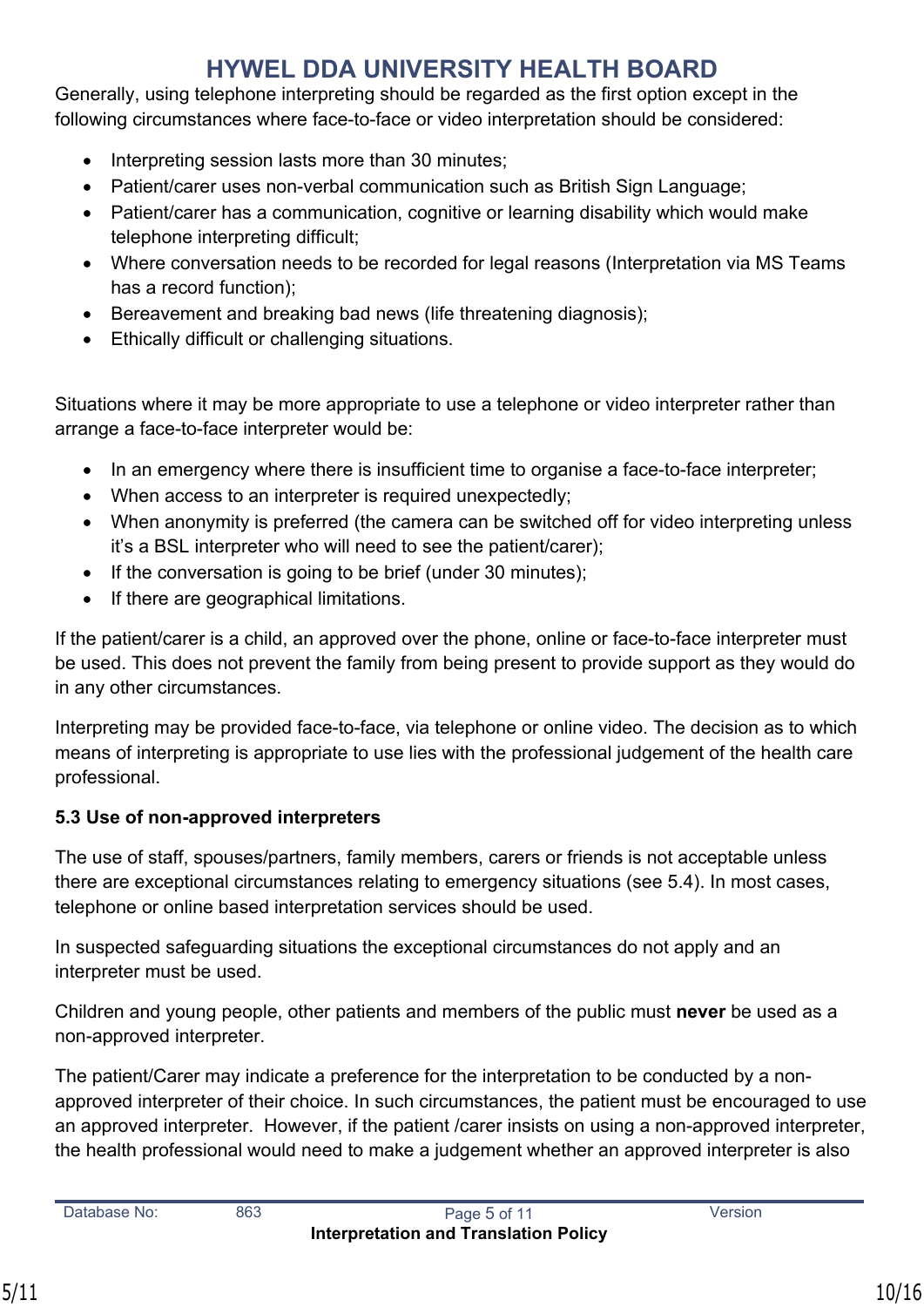required to give assurance that the interpretation provided by the non-approved interpreter is reliable.

If the patient/carer, after being advised of the risks involved, insists on using a non-approved interpreter a member of staff should use the telephone interpretation service to make sure that the points below are discussed and understood:

- That using a non-approved interpreter could lead to a poor outcome for the patient;
- That the patient/carers understanding may be compromised and any decision making based on informal, untrained interpreters could impact detrimentally on the ongoing or future care of the patient;
- That the Health Board cannot be held accountable for misinterpretation;
- That the use of interpreters accessed through a professional interpretation service provides protection for both the patient and the Health Board;
- That the decision to proceed with a non-approved interpreter will be fully documented in the patient's health care records.

# **5.4 Emergency situations**

**Use of staff** – in an emergency situation, telephone and online based interpretation is available for use. However, it may be necessary in some exceptional cases to use staff members to communicate information about care or personal history, interpret clinical information, medical terminology or to facilitate decision making about clinical care.

In the event of an emergency situation requiring interpretation relating to consent or treatment, decisions must be made in the patient's "best interests" and should not be delayed by waiting for an approved interpreter. This decision should be fully documented in the patient's health care record.

## **Use of family and carers**

In an emergency situation, it may be necessary to use adult family members to help communicate basic information about care or personal history, but they should not be used to interpret clinical information, medical terminology or to facilitate decision making about clinical care.

## **5.5 The role of an interpreter**

The role of an interpreter should be respected and they should not be asked to work outside their boundaries. Interpreters are responsible for:

- $\bullet$  Interpreting accurately;
- Keeping all information obtained in the interpreting session confidential;
- Explaining cultural differences where appropriate.

Their role does not include:

- Giving their own opinion;
- Chaperoning: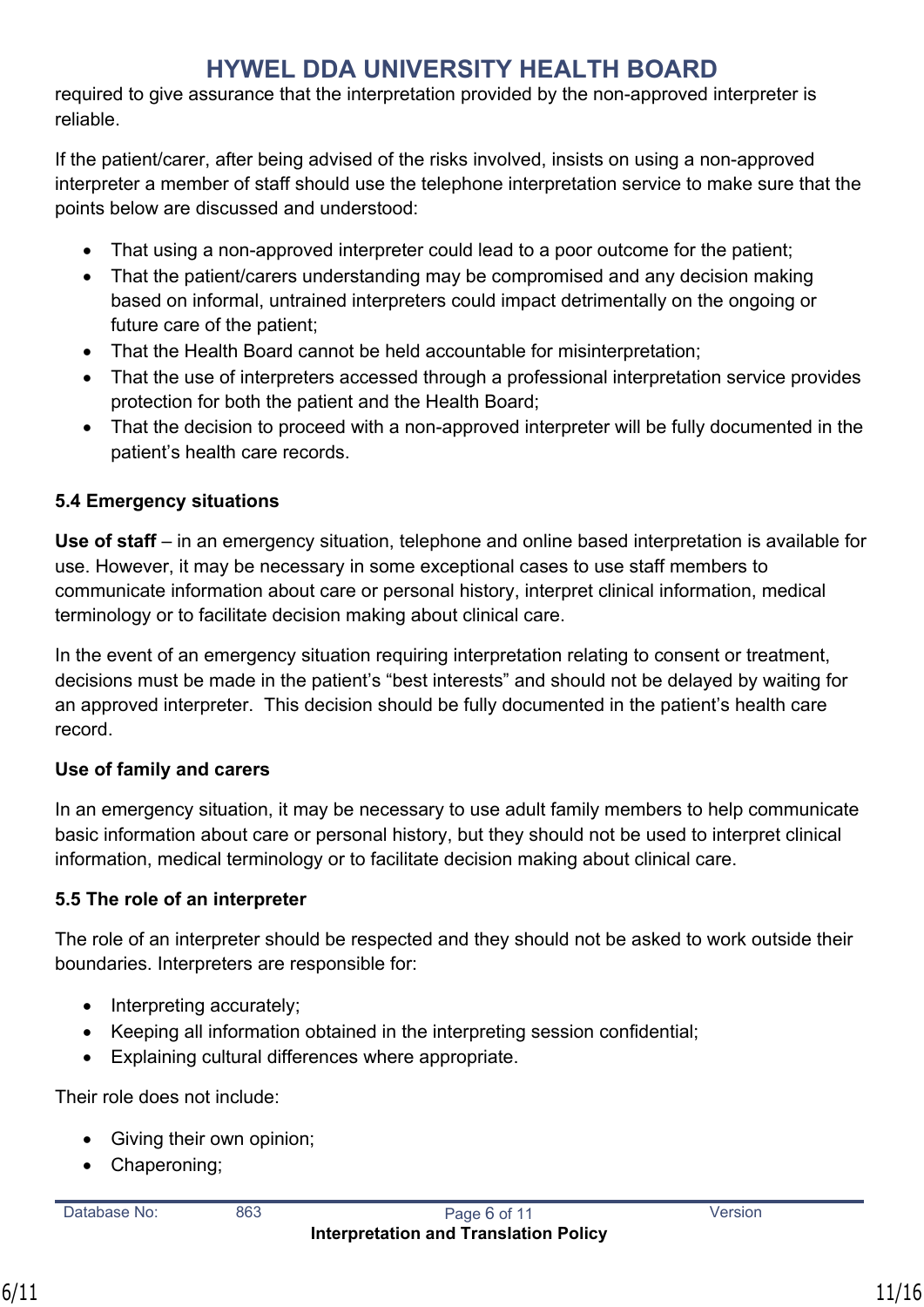- Advocating for the patient, family member or staff member;;
- Undertaking other tasks such as written translation
- Lifting patients, looking after the patient's children, etc.

#### **5.6 Intimate examinations and procedures**

Refer to Policy [312 - Chaperone Policy](http://howis.wales.nhs.uk/sitesplus/documents/862/312-ChaperoneProcedure-v2%20FINAL.pdf) for advice on the correct use of chaperones. An interpreter is not to be used as a chaperone under any circumstances. If interpretation is required during an examination or procedure, the patient must be shielded from the interpreter by use of curtains or screens, or by the use of telephone or online interpretation services with the patient camera switched off.

### **5.7 Translation Service**

### **When a written translation service should be used**

Translations should be used for care critical communications such as:

- Professional to professional letters;
- Health care records:
- Letters to or from patients.

All documents that are translated by the Health Board's commissioned translation service must adhere to the Health Board's information governance requirements.

If a patient is Limited English Proficient or has a disability, the use of translations should be considered for any leaflets or other information normally issued as part of patient care, including, where required, translation into Braille and Easy Read.

Translation is not a substitute for an interpreter. Simply giving a translated document should not be considered as meeting the obligation to provide communication support. If an interpreter is needed then one must be provided.

As with spoken communication, healthcare staff must satisfy themselves that the patient understands the written document. This may require the assistance of an interpreter. The patient may not be able to read their language. They may speak one language but read in another. Some spoken languages do not have a written form.

When translated documents are developed, consideration should be given to the cultural appropriateness of the text and any graphics.

## **5.8 Accessing Interpretation and Translation Services**

[Please follow this link to the Equalities, Diversity & Inclusion Intranet page, where you will find the](http://howis.wales.nhs.uk/sitesplus/862/page/43289)  [most up-to-date guidance for accessing Interpretation and translation services](http://howis.wales.nhs.uk/sitesplus/862/page/43289)

<http://howis.wales.nhs.uk/sitesplus/862/page/43289>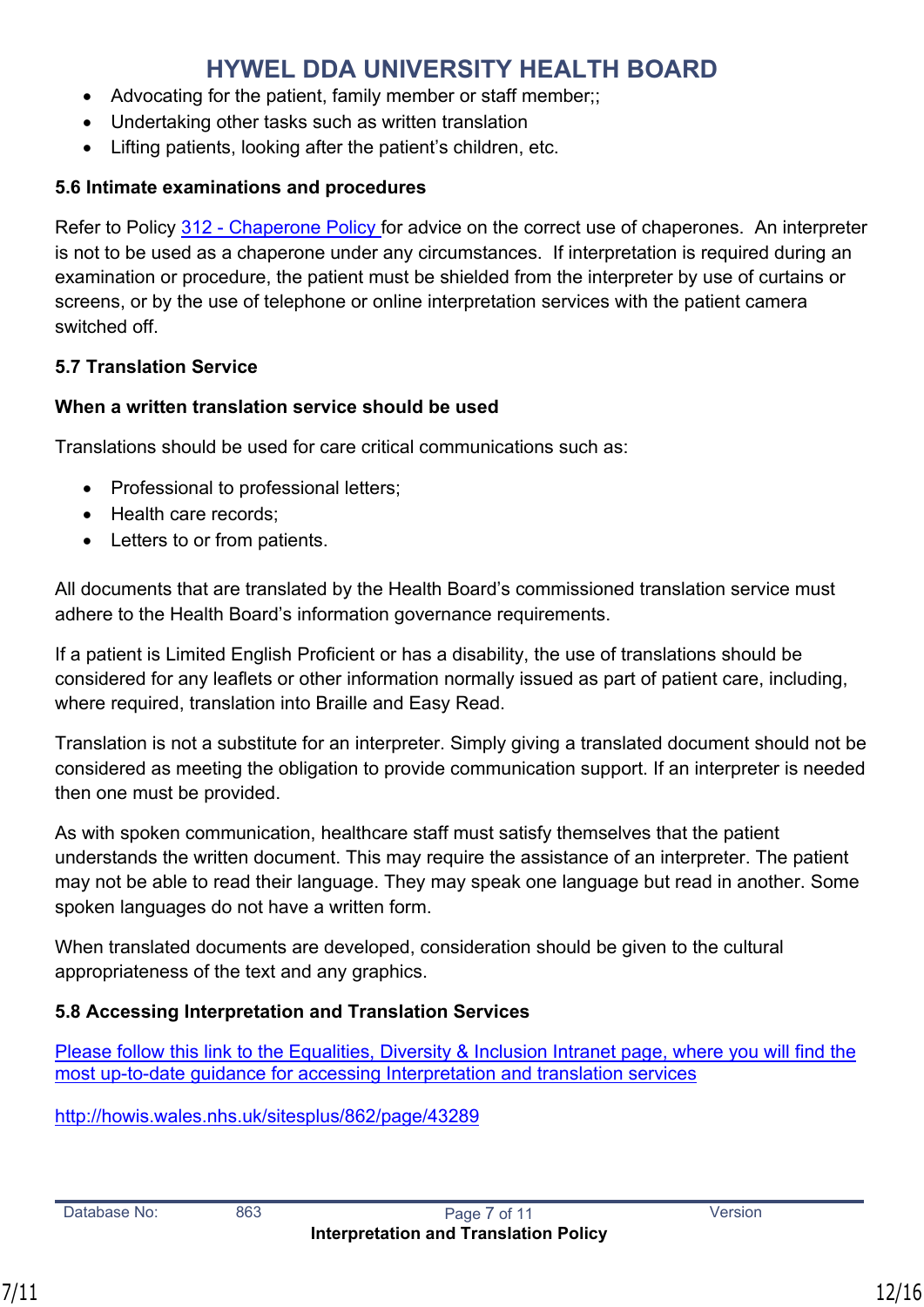If you require translation into Braille, Easy Read, DeafBlind Manual, Moon, Makaton etc, please contact the Strategic Partnerships Equalities and Diversity Team via Phone: 01554 899055 or via email: [inclusion.hdd@wales.nhs.uk](mailto:inclusion.hdd@wales.nhs.uk)

Non-compliance with the policy may result in an adverse impact for patients, requiring investigation in line with HDdUHB Policy 894 – Putting Things Right PTR Management and Resolution of [Concerns Policy](https://hduhb.nhs.wales/about-us/governance-arrangements/policies-and-written-control-documents/policies/incident-near-miss-and-hazard-reporting-procedure/).

# **5.9 Monitoring**

Complaints and concerns received regarding this policy will be noted on Datix and through PALS, and will be considered on an individual basis and appropriate action taken.

# <span id="page-12-0"></span>**6. References**

Equality Act 2010 Human Rights Act 1998 Well-being of Future Generations (Wales Act) 2015 Social Services and Well-being (Wales) Act 2014 Welsh Language (Wales) Measure 2011 Health and Care Standards in Wales All Wales Standards for Accessible Communication and Information for People with Sensory Loss

This procedure has been developed with reference to a range of similar procedures across the NHS in England, Wales and Scotland.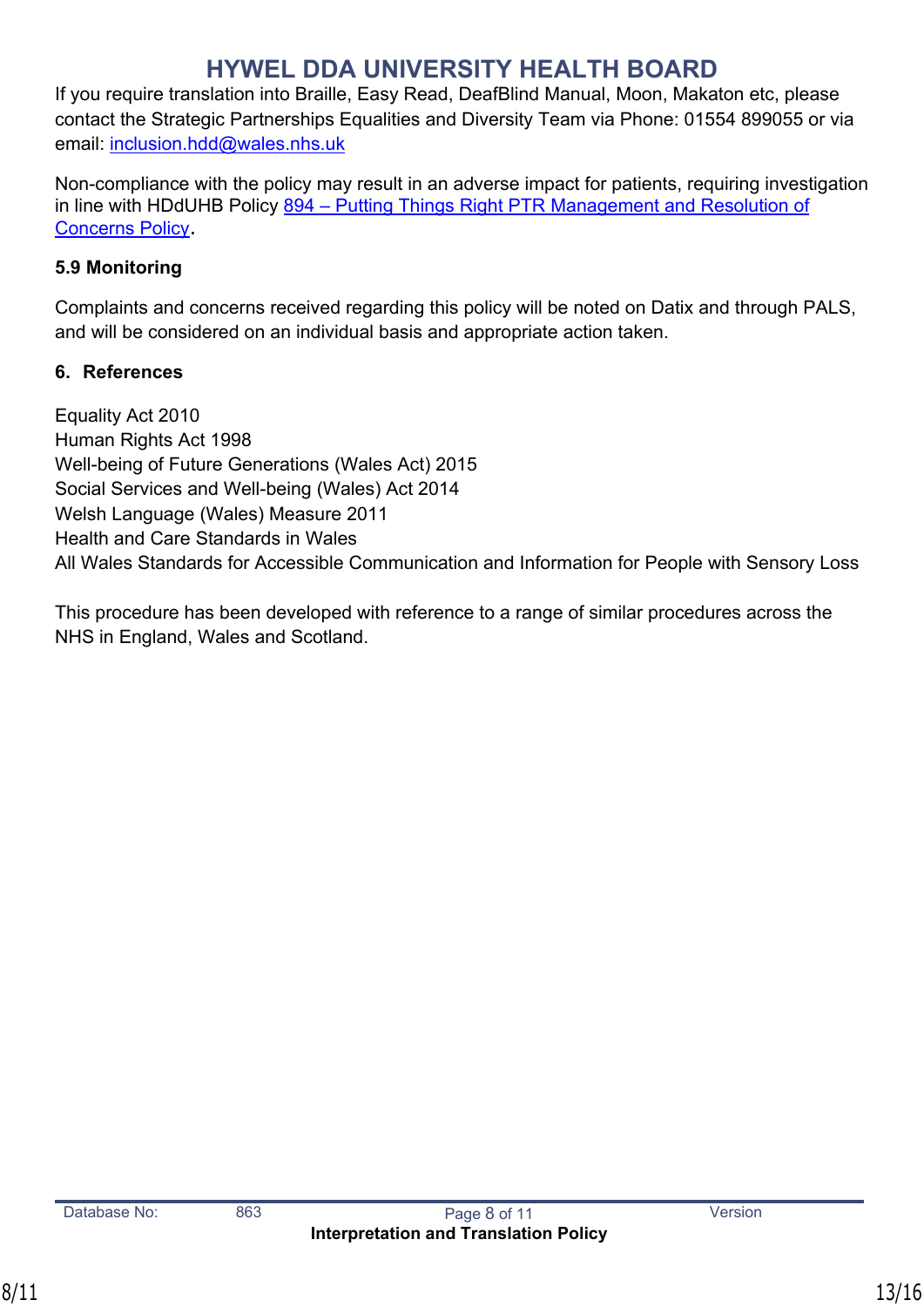### <span id="page-13-0"></span>**Appendix A**

**Legal and Ethical Issues and management responsibilities** HDdUHB has legal, ethical and business responsibilities to provide effective communication support.

Legal responsibilities are embedded in the Equality Act 2010, Human Rights Act 1998, Well-being of Future Generations (Wales) Act 2015 and Social Services and Well-being (Wales) Act 2014, Welsh Language (Wales) Measure 2011, The Welsh Language Standards (No. 7) Regulations 2018, Health and Care Standards in Wales.

Ethical responsibilities lie in ensuring patients are treated equally, receive high quality care, are fully informed and involved in decisions about their care and can give informed consent.

Management responsibilities lie in ensuring effective use of resources. Poor communication contributes to non-compliance with treatment, cancelled appointments, repeat admissions, delayed discharge and exposure to litigation for negligence and errors.

Illness and other stressful healthcare situations can have a negative impact on anyone's ability to communicate effectively but especially that of someone whose first language is not English. A person who might usually cope well with English or be able to lip read may find it more difficult to communicate or may revert to their first language in stressful situations. Similarly, older people with dementia may revert to the language they spoke as a child.

People who are Limited English Proficient:

- May not be able to give informed consent;
- May not be able to ask questions or seek assistance;
- May not be aware of what services are available to them;
- May not be able to use medication properly or follow care plans because the information is in English;
- May come from cultures with different understandings of health and illness;
- May come from countries with different healthcare systems and so not understand how to use NHS services or understand their rights and responsibilities within the healthcare system.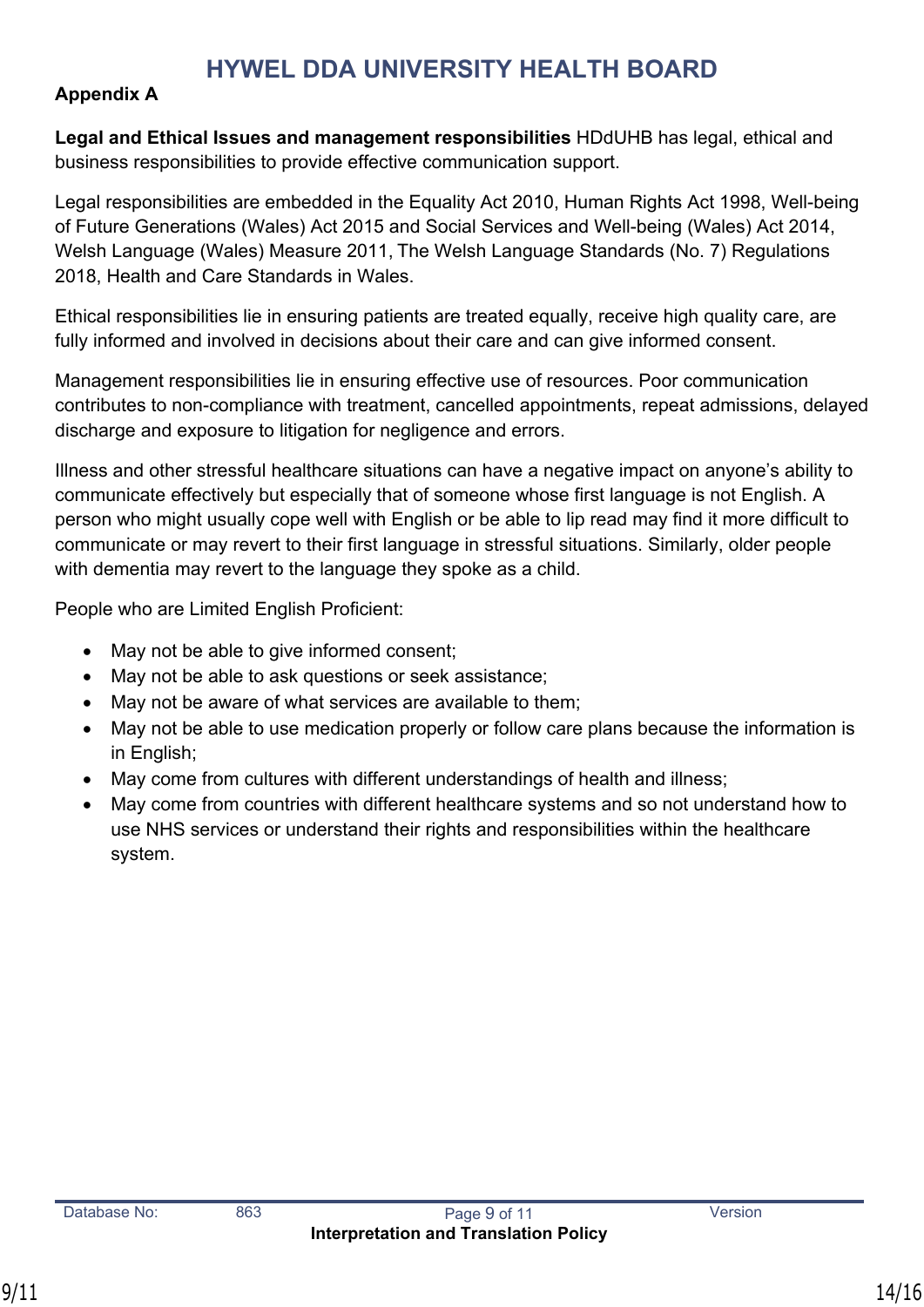<span id="page-14-0"></span>**Appendix B**